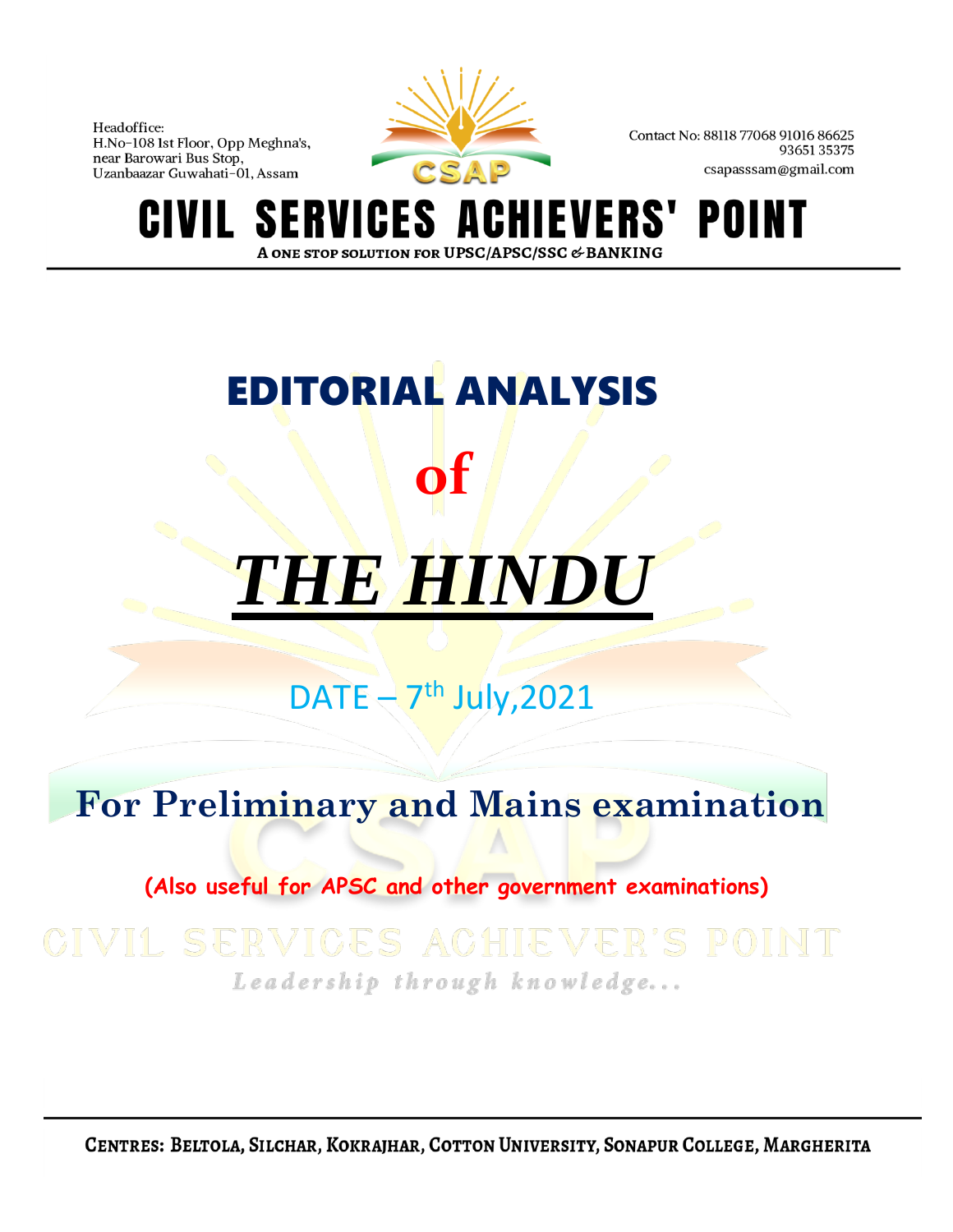

Contact No: 88118 77068 91016 86625 9365135375 csapasssam@gmail.com

#### **SERVICES A** IEVERS' POINT GIVIL A ONE STOP SOLUTION FOR UPSC/APSC/SSC & BANKING

# *EDITORIALS*

### **Page 6**

- *A death foretold (GS 2 – Polity)*
- *Fresh stirrings on federalism as a new politics (GS 2 – Polity)*

## **Page 7**

- *Vacancies send a wrong signal (GS 2 – Polity)*
- *Unpacking China's game plan (GS 2 – India and its neighbours)*

Leadership through knowledge...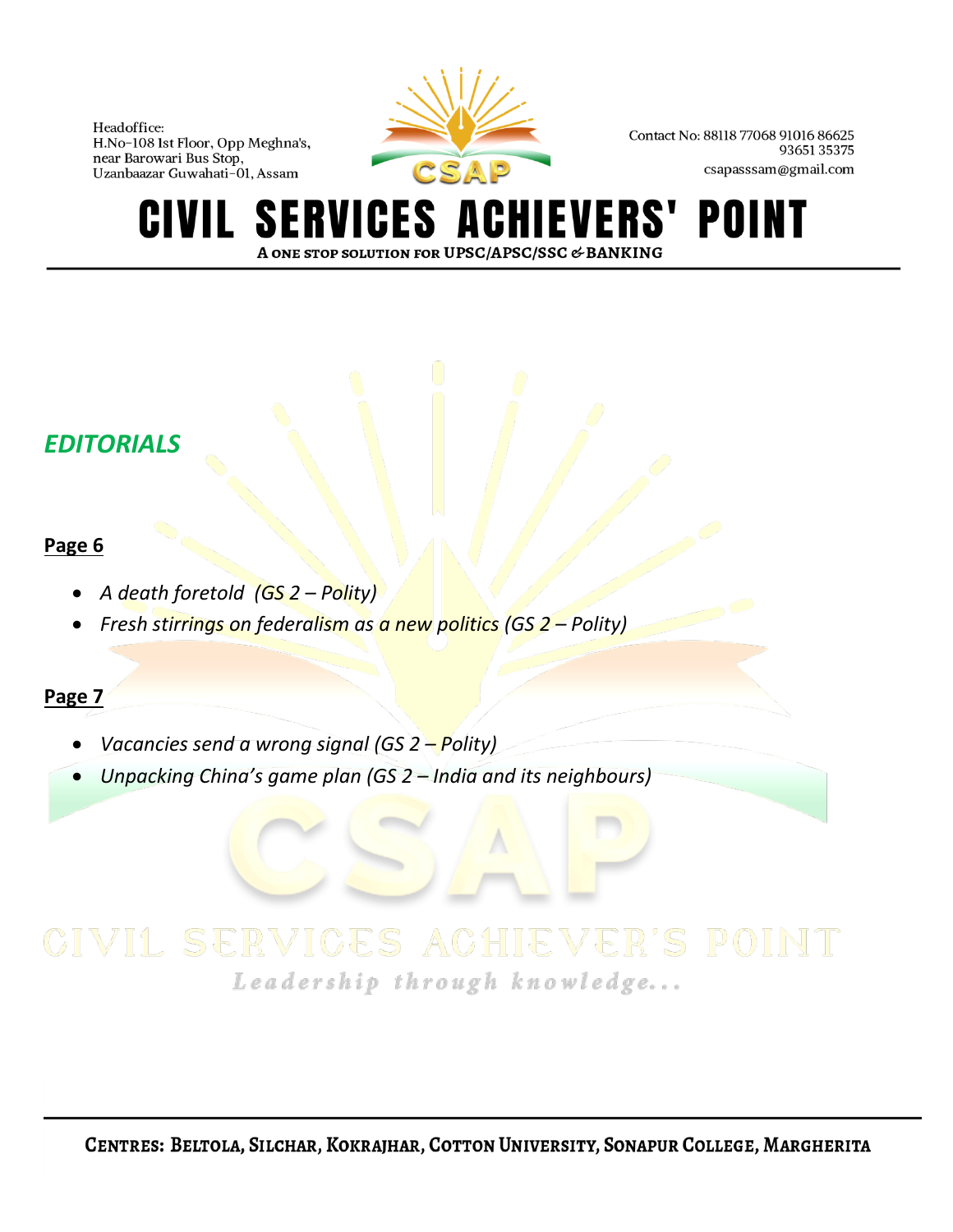

Contact No: 88118 77068 91016 86625 9365135375 csapasssam@gmail.com

#### **SERVICES A IEVERS'** POII A ONE STOP SOLUTION FOR UPSC/APSC/SSC & BANKING

# ➢ **A death foretold**

#### **Context**

- Father Stan Swamy, an 84-year-old Jesuit priest, known for his service and activism in the cause of Adivasis, died nine months into his unjust imprisonment on tenuous charges.
- A death that was simply allowed to happen despite being foretold by his deteriorating health in prison will weigh on the country's collective conscience for long.
- His age and frailty drew no sympathy from either the prosecuting agency or the trial court, which clung to the state narrative of there being grounds to believe that he was part of a Maoist plot to overthrow the government.
- Despite being a fit case for bail, he was denied bail, mainly due to the statutory bar on bail under the antiterrorism law invoked against him.
- The best the diffident judiciary could do for him was a spell of hospitalisation, even as the octogenarian pleaded that he be given interim bail to be with his friends or allowed to die in prison.
- The Bombay High Court did issue notice on his bail petition, observing that he was entitled to bail, but his end came in a hospital even before the matter could be taken up for final disposal.
- Much of the blame and accountability for his death should be on the NIA, which perversely opposed his release, and the court which could have granted interim bail weeks earlier.
- It was fairly obvious that his prison stay, especially during the pandemic, was detrimental to his wellbeing. A good two months elapsed between the High Court seeking the NIA's response to his bail plea on medical grounds and his death.
- The same court had intervened to grant interim bail to Varavara Rao, another elderly co-accused, holding that bail can be granted "purely on the grounds of sickness, advanced age, infirmity and health conditions", especially if incarceration amounted to endangering life.
- It is systemic and institutional failure that another undertrial placed in similar circumstances did not get the benefit of this humane approach.
- A pattern of institutional oppression can be seen in the events, from the denial of a sipper in jail to his death while in custody.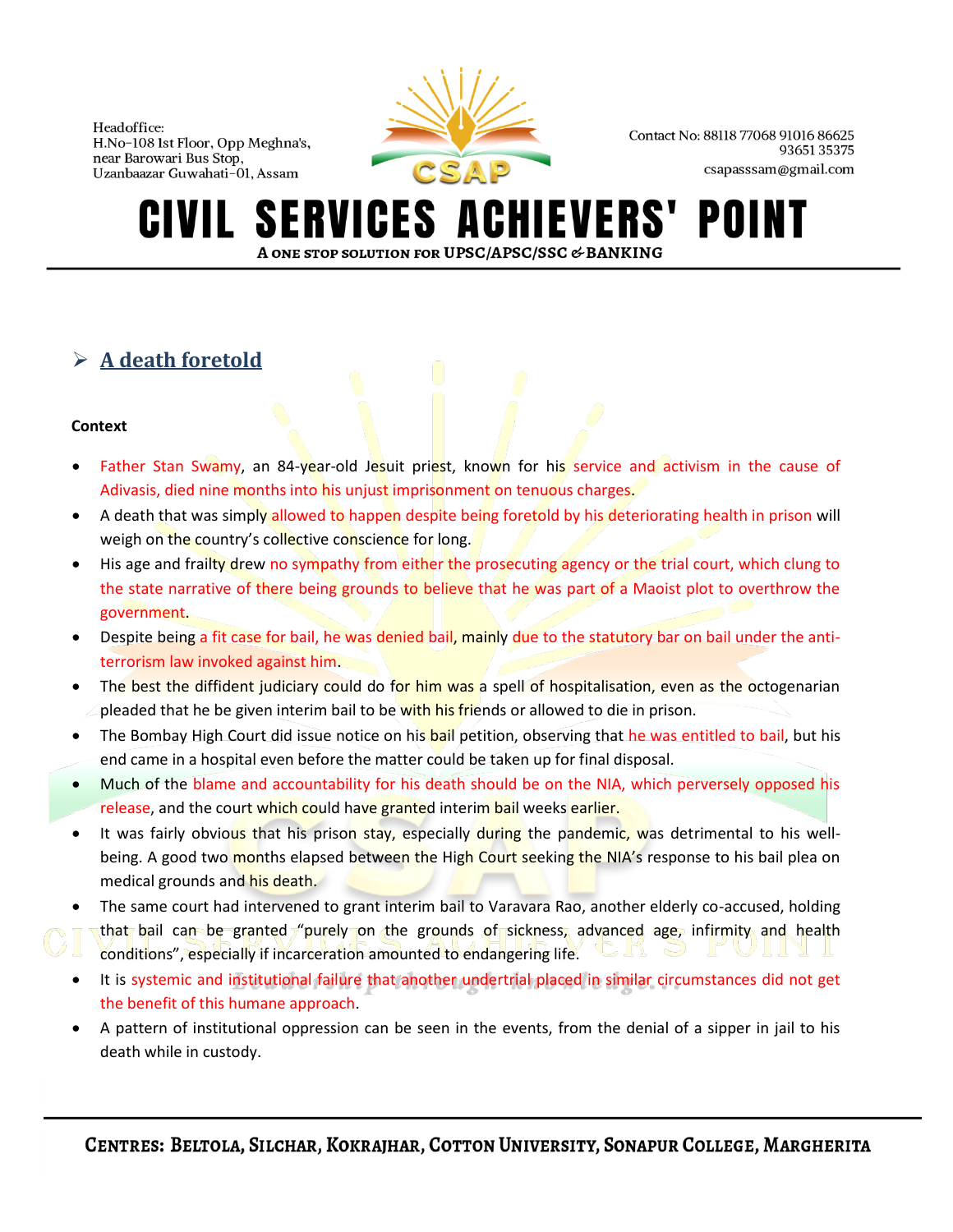

Contact No: 88118 77068 91016 86625 9365135375 csapasssam@gmail.com

#### **SERVICES AO** CHIEVERS' POII IVIL I A ONE STOP SOLUTION FOR UPSC/APSC/SSC & BANKING

• Two larger issues here are the questionable legality of the bail-denying feature of the Unlawful Activities (Prevention) Act and the validity of the Bhima-Koregaon case itself.

#### **Conclusion**

- It is time the higher judiciary examined these; especially the attempt to link a simple case arising out of violence a day after the Elgar Parishad, a commemorative event held in Pune, and an alleged Maoist plot involving lawyers, activists and human rights defenders.
- To make matters worse, credible reports that some of the electronic evidence gathered in this case could have been planted remotely by malware were never investigated. The call for accountability for Fr. Swamy's death rings painfully true.

### ➢ **Fresh stirrings on federalism as a new politics**

#### **Context**

- Between vaccine wars, heated debates over the Goods and Services Tax (GST), personnel battles like the fracas over West Bengal's Chief Secretary, and the pushback against controversial regulations in Lakshadweep, is India ready for a new federal bargain?
- The Dravida Munnetra Kazhagam, since taking office, has begun to craft an ideological narrative on State rights, by re-introducing the term Union into the public discourse and pushing back against increased fiscal centralisation.
- Is this renewed emphasis on federalism, a genuine opportunity for forging a new politics?
- Federalism in India has always had political relevance, but except for the States Reorganisation Act, federalism has rarely been an axis of political mobilisation. This was true even in the days of coalition politics when State politics mattered to national electoral outcomes.
- Fiscal and administrative centralisation persisted despite nearly two decades of coalition governments.
- Ironically, rather than deepen federalism, the contingencies of electoral politics have created significant impediments to creating a political consensus for genuine federalism. When confronted with entrenched centralisation of the present regime, the challenge is, ironically, even greater.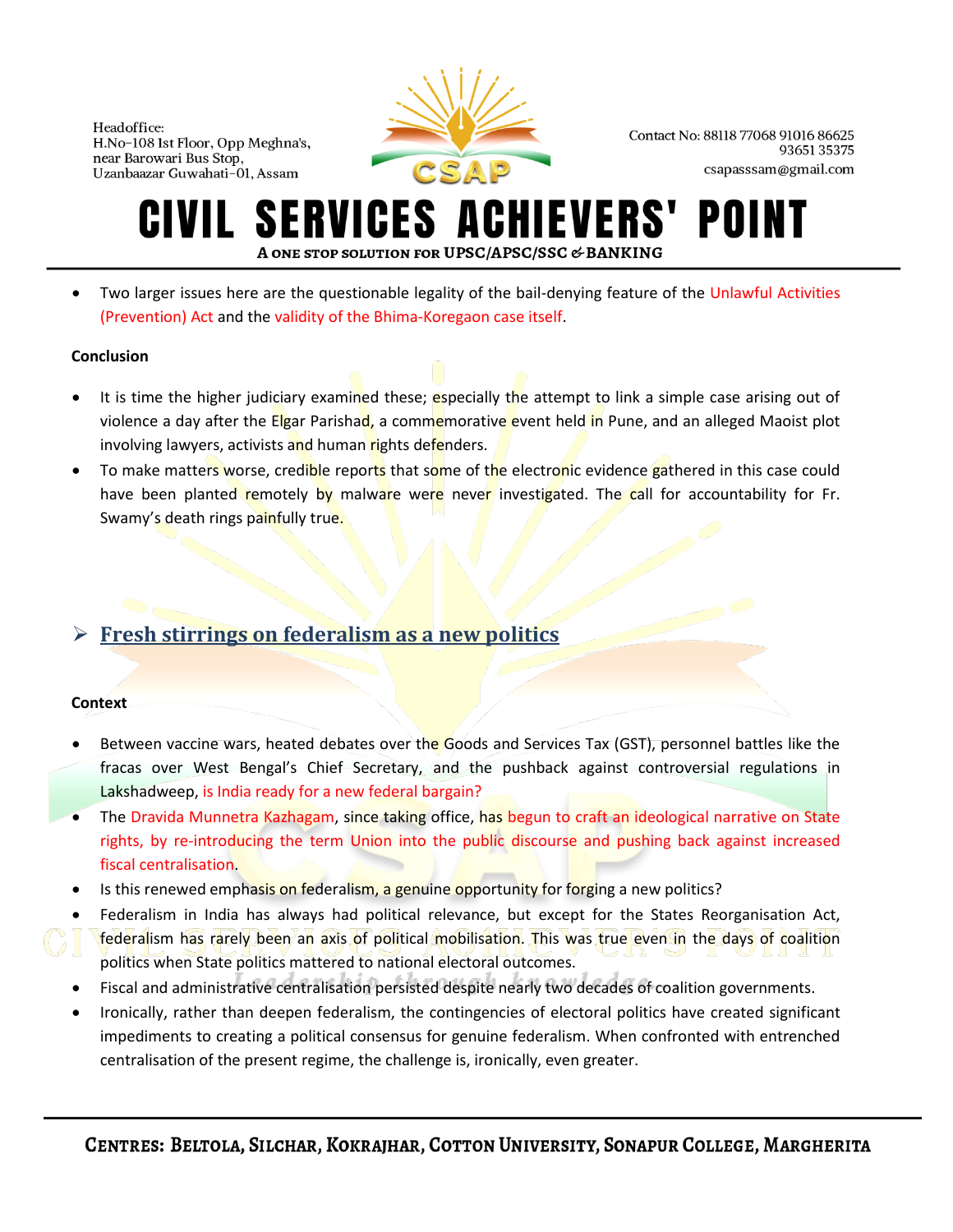

Contact No: 88118 77068 91016 86625 9365135375 csapasssam@gmail.com

#### ERVICES A **IEVERS' SI** POINT IVIL. A ONE STOP SOLUTION FOR UPSC/APSC/SSC & BANKING

#### **Nationalism on strong wicket**

- First, the rhetoric of nationalism has greater political purchase.
- Ideologically, the Bharatiya Janata Party (BJP) has had relatively little patience with federalism as a device to accommodate India's multiple linguistic, religious, and ethnic identities.
- Post-2014, the BJP has couched its discomfiture with federalism in the grammar of development and nationalism, which has mass electoral appeal.
- To accelerate progress, India must become 'one nation, one market', 'one nation, one ration card', 'one nation, one grid'.
- In this framing, federalism as a principle necessary for negotiating diverse political contexts and identity claims risks being equated with regionalism and a narrow parochialism that is anti-development and antinational.
- Thus, a politics for deepening federalism will need to overcome a nationalist rhetoric that pits federalism against nationalism and development. This is a hard ask, especially because most regional parties have failed to uphold principles of decentralisation in their own backyard.
- Second, and relatedly, despite a rhetorical commitment to federalism, the politics of federalism has remained contingent rather than principled. As Pratap Bhanu Mehta has pointed out over the decades, federal principles have been bent in all kinds of ways to co-produce a political culture of flexible federalism  $-$  "federalism for me, but not for thee".
- Federalism in this rendition is reduced to a game of political upmanship and remains restricted to a partisan tussle rather than a regions' genuine demand for accommodation.
- Especially, when claimants of greater federalism often maintain silence on unilateral decisions that affect other States. Take for instance, the downgrading of a full-fledged State in Jammu and Kashmir into a Union Territory in 2019, or more recently, the notification of the NCT of Delhi (Amendment) Act, 2021.
- This blatant undermining of State's rights hardly witnessed protest by parties that were not directly affected by these.
- Upholding federalism requires political maturity and a commitment to the federal principle. This is lacking in Indian politics.

Leadership through knowledge...

 **Divide among States**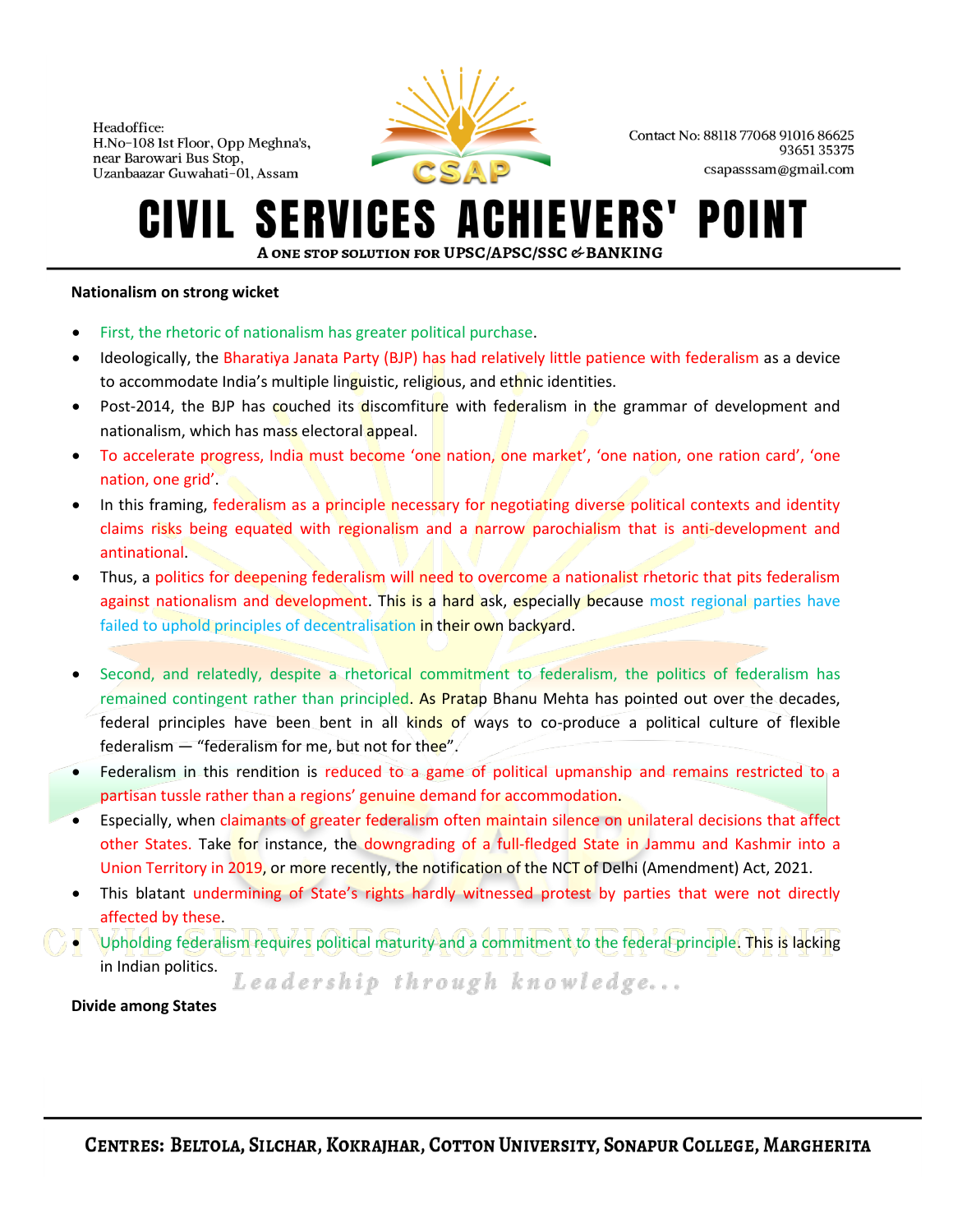

Contact No: 88118 77068 91016 86625 9365135375 csapasssam@gmail.com

#### **SERVICES ACHIEVERS'** POII IVIL I A ONE STOP SOLUTION FOR UPSC/APSC/SSC & BANKING

- Third, the increased economic and governance divergence between States. Economic growth trajectories since liberalisation have been characterised by growing spatial divergence.
- Across all key indicators, southern (and western) States have outperformed much of northern and eastern India resulting in a greater divergence rather than expected convergence with growth. This has created a context where collective action amongst States becomes difficult as poorer regions of India contribute far less to the economy but require greater fiscal resources to overcome their economic fragilities.
- Glimpses of these emerging tensions were visible in the debates around the 15th Finance Commission (FC) when the Government of India mandated the commission to use the 2011 Census rather than the established practice of using the 1971 Census to determine revenue share across States.
- This, Southern states feared, risked penalising States that had successfully controlled population growth by reducing their share in the overall resource pool. The 15th Finance Commission, through its recommendations, deftly avoided a political crisis but the growing divergence between richer and poorer States, remains an important source of tension in inter-State relations that can become a real impediment to collective action amongst States. With the impending delimitation exercise due in 2026, these tensions will only increase.
- These challenges notwithstanding, the BJP's impatience with federalism affords an opportunity for regional parties to craft a new federal bargain. At one level, the BJP's homogenising ideological project risks creating new forms of cultural alienation and associated regional tensions as occurred during the Citizenship (Amendment) Act protests in Assam.
- There is a very real possibility of the emergence of new forms of regional sub-nationalism, glimpses of which were visible during the recent Assembly elections particularly in West Bengal.

#### **Fiscal management**

- The realities of India's macro-fiscal position risk increasing the fragility of State finances. Weak fiscal management has brought the Union government on the brink of what economist Rathin Roy has called a silent fiscal crisis.
- The Union's response has been to squeeze revenue from States by increasing cesses. Its insistence on giving GST compensation to States as loans (after long delays) and increasing State shares in central schemes. Leadership through knowledge...
	- The pandemic-induced economic crisis has only exaggerated this. Against this backdrop, if harnessed well, both sub-nationalist sentiments and the need to reclaim fiscal federalism create a political moment for a principled politics of federalism. However, there are risks along the way.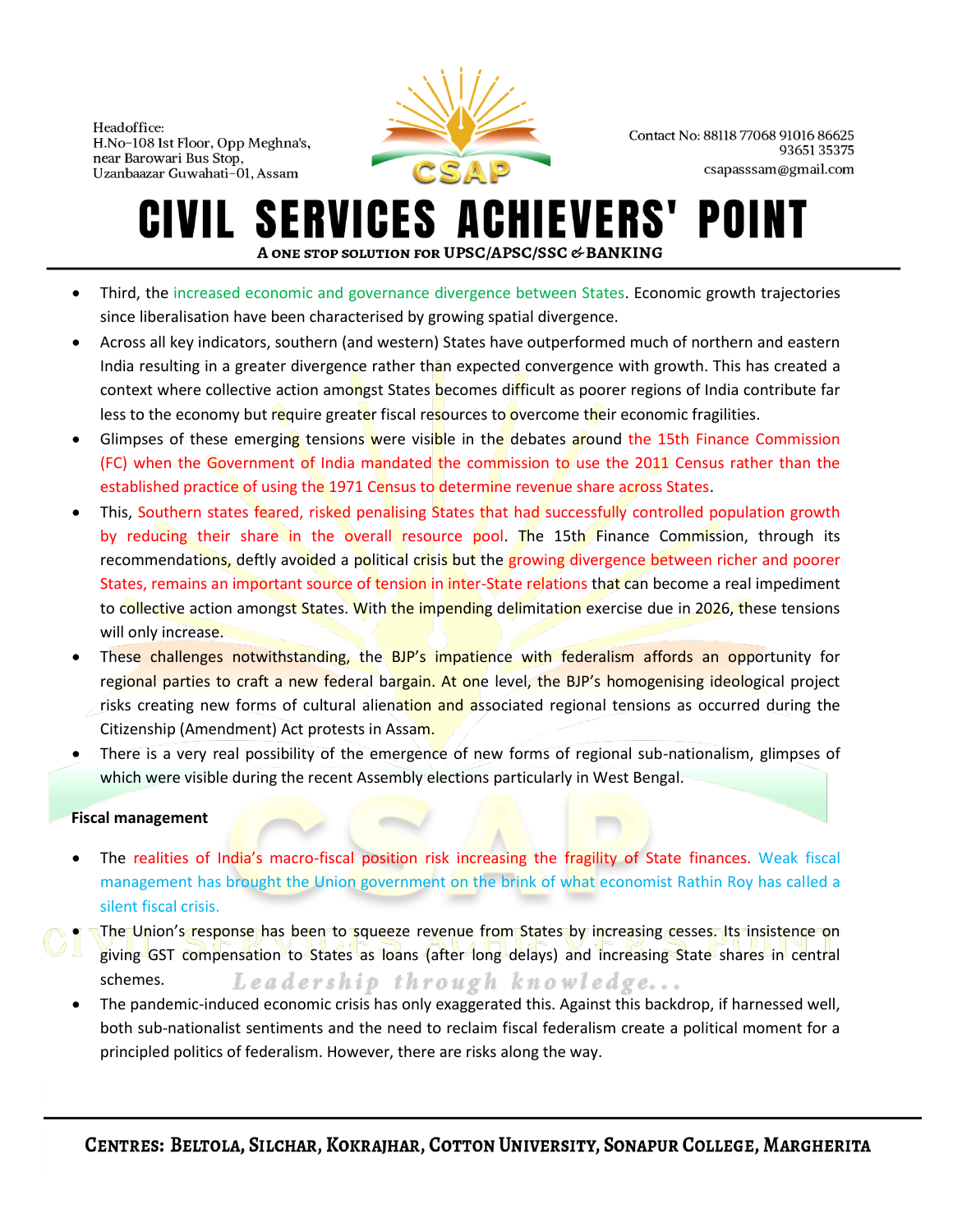

Contact No: 88118 77068 91016 86625 9365135375 csapasssam@gmail.com

### **SERVICES A IEVERS'** A ONE STOP SOLUTION FOR UPSC/APSC/SSC & BANKING

- As Suhas Palshikar has argued, the politics of regional identity is isolationist by its very nature. An effort at collective political action for federalism based on identity concerns will have to overcome this risk.
- On the fiscal side, richer States must find a way of sharing the burden with the poorer States. States will have to show political maturity to make necessary compromises if they are to negotiate existing tensions and win the collective battle with the Union.
- An inter-State platform that brings States together in a routine dialogue on matters of fiscal federalism could be the starting point for building trust and a common agenda.
- The seeds of this were planted in the debates over the 15th Finance Commission and the GST.
- Finally, beyond principles, a renewed politics of federalism is also an electoral necessity. No coalition has succeeded, in the long term, without a glue that binds it.
- Forging a political consensus on federalism can be that glue. But this would require immense patience and maturity from regional parties. Are they up to the task?



CENTRES: BELTOLA, SILCHAR, KOKRAJHAR, COTTON UNIVERSITY, SONAPUR COLLEGE, MARGHERITA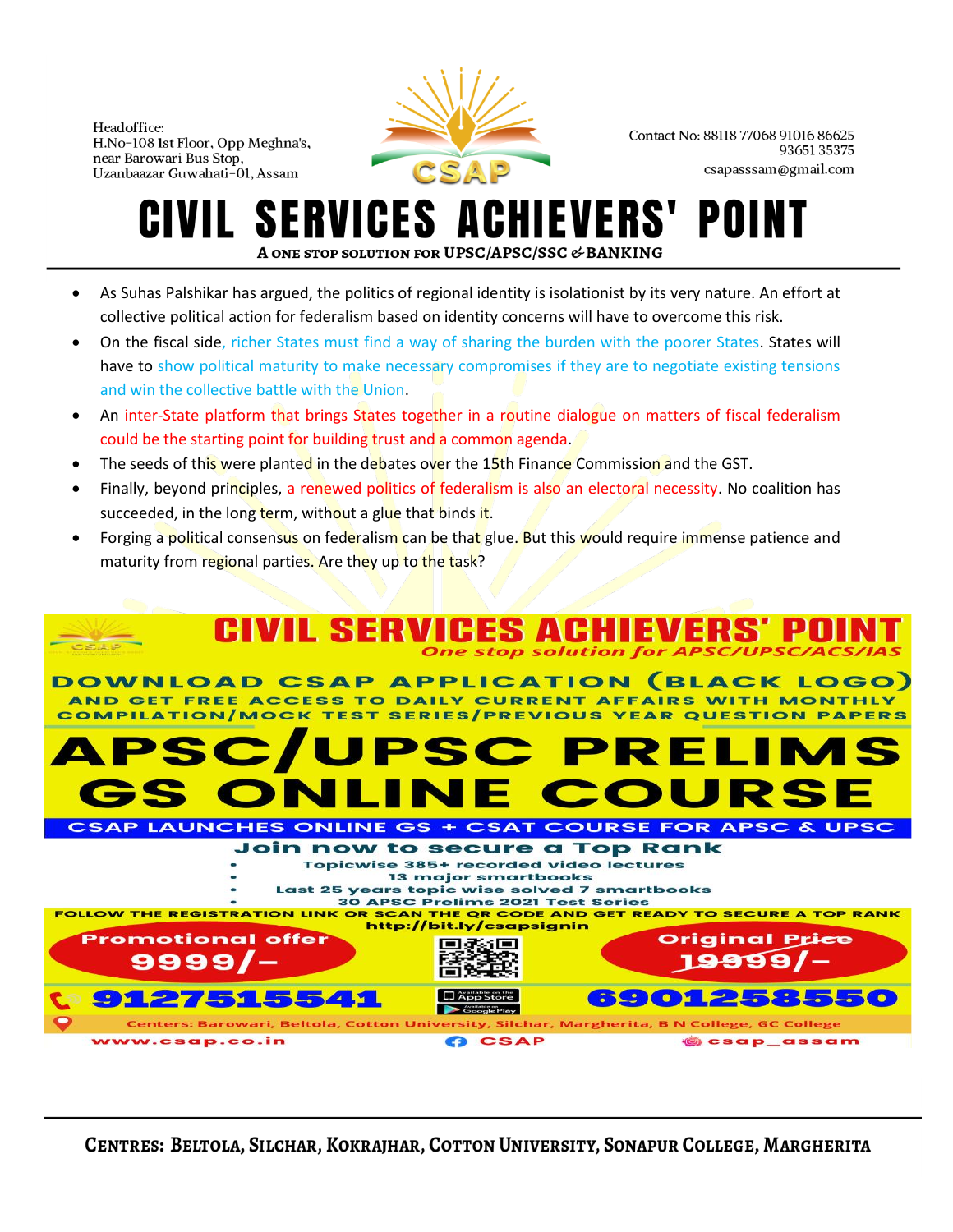

Contact No: 88118 77068 91016 86625 9365135375 csapasssam@gmail.com

#### **SERVICES A IEVERS'** POINT A ONE STOP SOLUTION FOR UPSC/APSC/SSC & BANKING

### ➢ **Vacancies send a wrong signal**

#### **Context**

The vacancies in the Central government and the States in recent years have had a deleterious effect on governance. For months on end, top slots in important government agencies remain vacant. Delays in promotions and appointments not only affect the organisations but also tend to demoralise the officials who await promotions after vacancies arise.

#### **Posts waiting to be filled**

- The post of the Chairman of the National Human Rights Commission was kept vacant until June this year even though the previous Chairman, H. L. Dattu, retired in December 2020.
- The post of the Director of the Central Bureau of Investigation (CBI) too was kept vacant until the recent appointment of Subodh Kumar Jaiswal. The post had been vacant since February after Rishi Kumar Shukla retired.
- The Chief Election Commissioner (CEC), Sunil Arora, retired on April 12 amidst an aggressive election campaign and polling in West Bengal and four other States this year leaving just two members in the Commission. One of them became CEC by virtue of his seniority in the Election Commission.
- In case of a disagreement on any issue between the two of them, a solution would have become difficult.
- The Centre appointed Anup Chandra Pandey as the new Election Commissioner in June.
- Meanwhile, the Association for Democratic Reforms (ADR) has fled a public interest litigation in the Supreme Court demanding the appointment of Election Commissioners by a committee, as is done in the case of appointment of the Director of the CBI, and not by the Centre as is the case now.
- ADR has referred to the 255th Report of Law Commission that had recommended that Election Commissioners be appointed by a high-powered committee.
- Though the high-powered committee headed by the Prime Minister has two members the Chief Justice of India and the Leader of the Opposition in the Lok Sabha – the Opposition leader has little say in the selection process.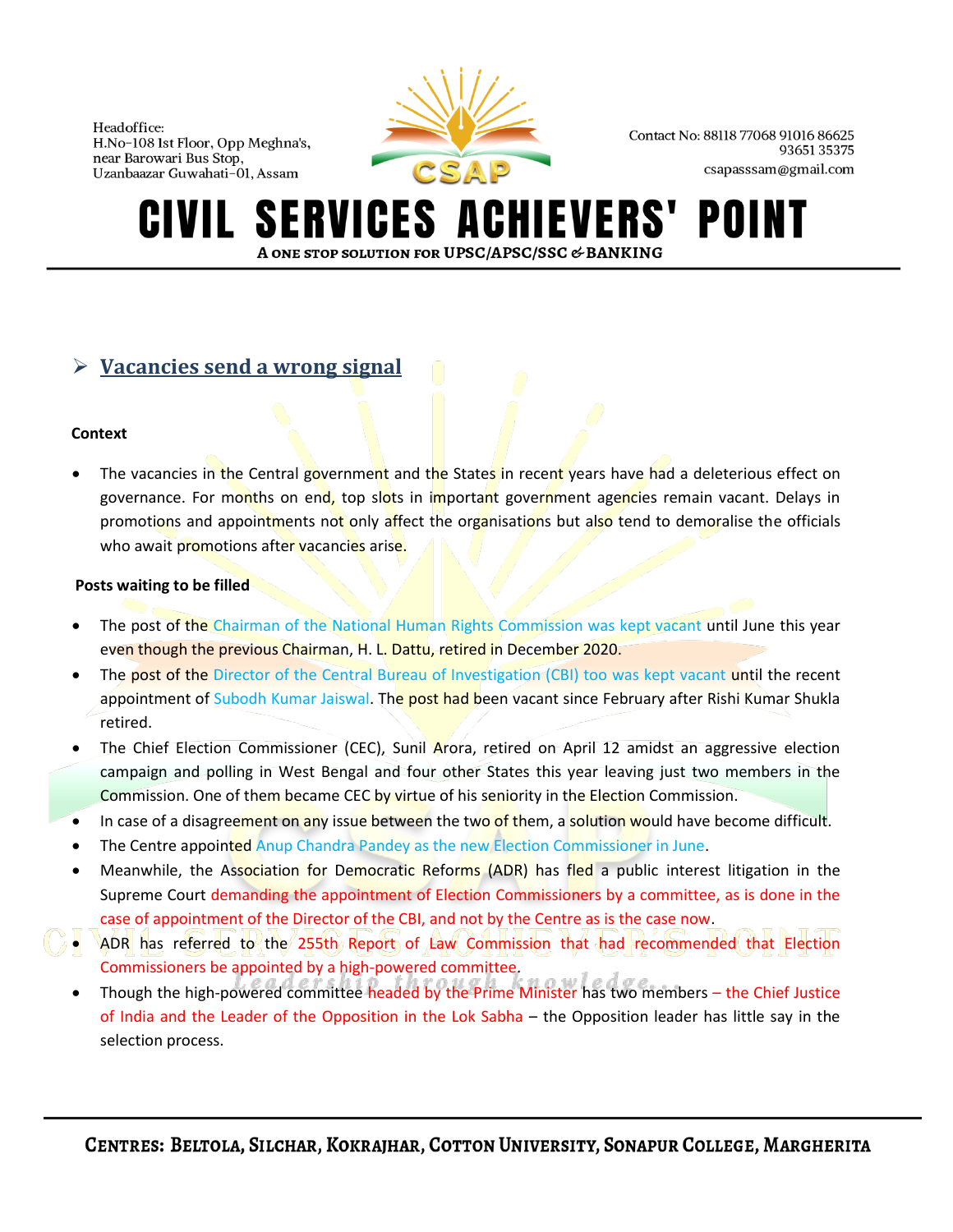

Contact No: 88118 77068 91016 86625 9365135375 csapasssam@gmail.com

#### **SERVICES ACHIEVERS'** POII IVIL. A ONE STOP SOLUTION FOR UPSC/APSC/SSC & BANKING

- If the Prime Minister decides on a candidate and the CJI consents, the Opposition leader's dissenting note carries no weight.
- There is a need, therefore, to expand the high-powered committee to include at least two more members of eminence with proven integrity for the selection process – preferably a retired police officer and a Chief Minister of a State governed by a party other than that of the party of the Prime Minister.
- After Hrushikesh Senapaty's retirement in November last, the National Council of Educational Research and Training, which is largely responsible for chalking out the education policy of the country, is headless. Of the 40 Central universities across the country, nearly half are without regular Vice-Chancellors.
- Rakesh Asthana assumed additional charge of the Narcotics Control Bureau (NCB) from December 2019. After his appointment as Director General (DG) of the Border Security Force in August last, he continues to hold charge of the NCB as DG.
- Kuldiep Singh, DG of the Central Reserve Police Force, now also heads the National Investigation Agency after the previous incumbent, Y.C. Modi, retired on May 31 last.

#### **Impact of vacancies**

- Similar vacancies or examples of officers holding additional charge exist in other ministries, commissions and departments, but the government appears to turn a blind eye to the malefic efect it has on governance.
- Vacancies for such long periods tend to paralyse the backbone of these organisations. Appointments to higher echelons can be announced well in time.
- Delays in important appointments send a wrong signal to the nation. If the government can announce its chiefs and vice chiefs months in advance, there is no reason why this cannot be done in all other ministries and departments.
- A time frame needs to be worked out to announce top appointments at least a month in advance. Political considerations need to be pushed to the back seat for a clean and honest administration.

# Leadership through knowledge...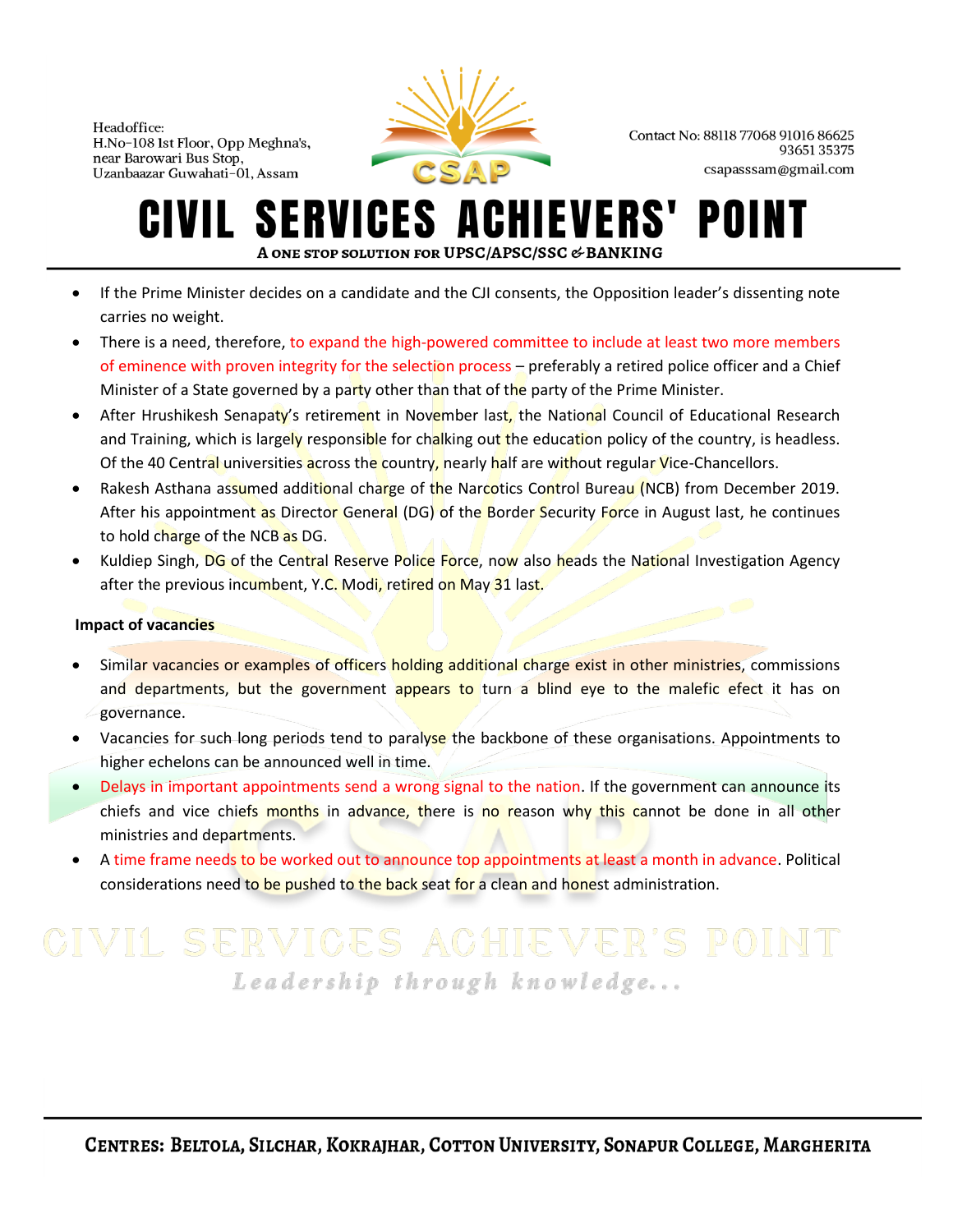

Contact No: 88118 77068 91016 86625 9365135375 csapasssam@gmail.com

#### ERVICES A **EVERS'** POII A ONE STOP SOLUTION FOR UPSC/APSC/SSC & BANKING

# ➢ **Unpacking China's game plan**

#### **Context**

- Aviation websites are abuzz with reports of a rapid upgradation of aviation infrastructure in Tibet.
- While the expansion of the road and railway network there has been subject to much debate, it is the speed of upgradation of airfields, construction of hardened aircraft shelters, new runways, aprons, underground storage and tunnelling into mountainsides, all visible in high-resolution satellite photos, that should have alarm bells ringing in New Delhi.
- This needs an analysis for two reasons.
	- o First, is there any link between these constructions and the procrastination by China in the talks **For reducing tensions in Eastern Ladakh? What is the tactical aim of the Chinese** with these upgradations?
	- $\circ$  Second, how would these changes affect the balance of air power between the Indian Air Force (IAF) and People's Liberation Army Air Force (PLAAF) in the medium to long term?

#### **On a weak wicket in the air**

- While the larger strategic aim of the Chinese in upping the ante by violating decades-old understandings in 2020 is still a matter of debate, what Beijing discovered to its discomfiture was that India did not yield any ground, and actually occupied vantage points in the south Pangong Tso area to balance out some sectoral disadvantages.
- This firmness was backed by deterrent IAF firepower and it was clear to the Chinese that they were on a weak wicket in the air due to three reasons.
	- o First, the IAF's high strike potential, with its aircraft having the advantage of a string of airfields all along the foothills of the Himalayas; that they are at low altitudes permit a full armament load to be carried.
	- Second, Chinese airfields in Tibet were few, widely spaced out and hence not mutually supportive; there were gaps in the air defence structure too that the IAF would utilise to interdict targets in the rear.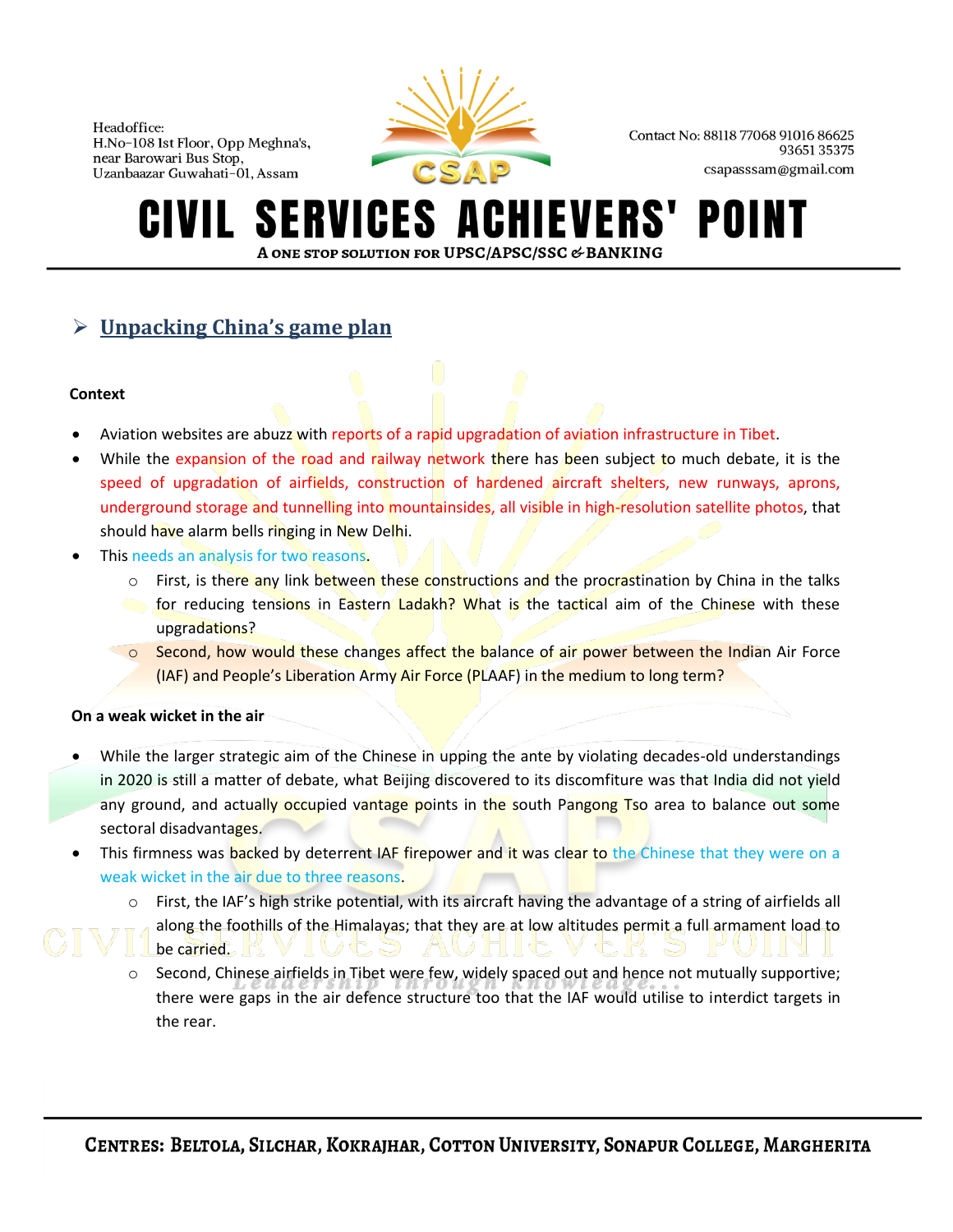

Contact No: 88118 77068 91016 86625 9365135375 csapasssam@gmail.com

#### **ERVICES A IEVERS'** POI A ONE STOP SOLUTION FOR UPSC/APSC/SSC & BANKING

- $\circ$  Third, most Tibetan airfields are at altitudes above 10,000 ft, severely restricting the payload of PLAAF aircraft.
- Additional infrastructure was required to make up these deficiencies since the positive asymmetry of IAF would be detrimental to China's plans to gain any territorial advantage; 'time' had to be made an ally in this endeavour.
- The balancing out of IAF's asymmetry was only possible through a rapid upgradation of airfield and air defence infrastructure  $-$  this would need two years at least.
- The Chinese plan has been cleverly implemented through what can only be called a tactical pause, obtained via talks that were commenced but have meandered since.
- A 'breakthrough' in the eyeball-to-eyeball posture came in February when a simultaneous withdrawal in certain areas was agreed on, including a pulling back of Indian troops from their vantage points in areas south of Pangong Tso.
- With the threat to the PLA Moldo garrison removed, the Chinese re-adopted their procrastination position in subsequent talks regarding restoring status quo ante in Depsang/Daulat Beg Oldi and Hot Springs, which are of vital interest to India.
- This is the classic buying-time-through-talks technique and is still ongoing. In the tactical pause won surreptitiously, the Chinese have gone on the upgradation drive to nullify the disadvantages that Chinese airpower has vis-à-vis India; gaps in their air defence scheme are being plugged through the new infrastructure and positioning of new air defence radars and missile systems that would afford them a layered air defence setting and affect the balance of power in the medium to long term.

#### **Trying to turn the tables**

- The IAF is equipped and trained for offensive action. In all the previous conflicts the IAF conducted aggressive strikes, besides providing active close support to ground forces.
- The odd exception was the 1962 India-China conflict where the IAF's substantial strike potential was nullifed by a political decision to not use it.
- The equipment accretion profile is a pointer to the offensive role as seen by the acquisition of Jaguars, Mirage-2000, Sukhois and now the Rafale.
- Seen from the prism of air power doctrine, this points to India's strategy of deterrence by punishment: 'don't mess with us as we have the means and power to hurt you'.